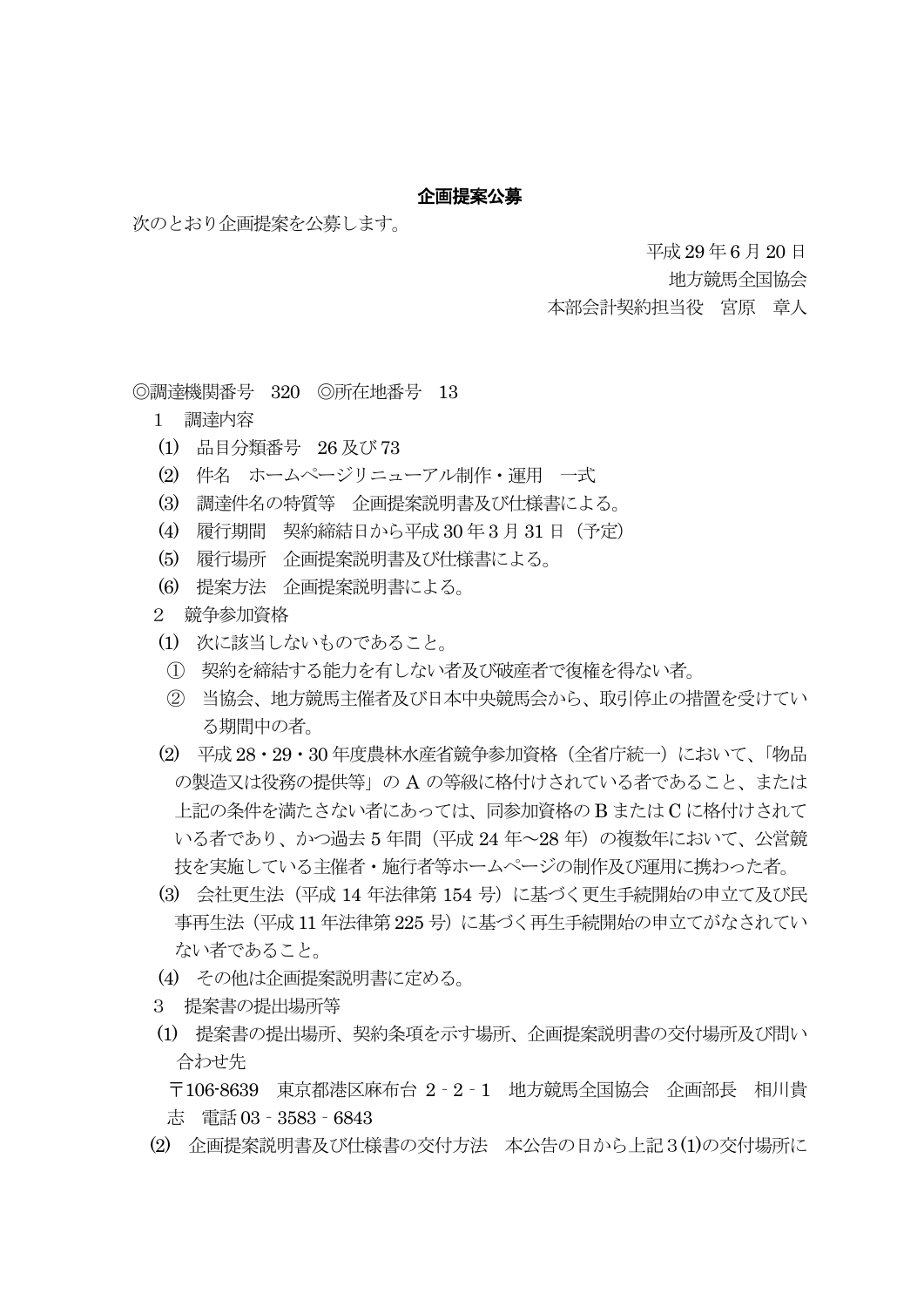て交付する。

- (3) 説明会 平成 29 年 6 月 26 日(月)午前 10 時 地方競馬全国協会北館4 階会議室
- (4) 提案書等の提出期限 平成29 年7 月 14 日(金)午前 10 時
- 4 その他
	- (1) 契約手続きにおいて使用する言語及び通貨 日本語及び日本国通貨
	- (2) 契約保証金 免除
	- (3) 提案の無効 本公告に示した競争参加資格のない者の提出した提案書、提案者に 求められる義務を履行しなかった者の提出した提案書、その他提案の条件に違反し た提案は無効とする。
	- (4) 契約書の作成の要否 要
	- (5) 契約交渉者の決定方法 企画提案説明書で定める総合評価の方法をもって決定 する。
	- (6) 詳細は企画提案説明書及び提案書作成要領による。

## 5 Summary

- (1) Official in charge of disbursement of the procuring entity : Akihito Miyahara : Director for accounting agreements : The National Association of Racing.
- (2) Classification of the products to be procured : 26 and 73
- (3) Nature and quantity of the products to be purchased ; Production and operation of website renewal.
- (4) Fulfillment period : As shown in the tender documentation.
- (5) Fulfillment place : As shown in the tender documentation.
- (6) In the competition participation qualification of the Ministry of Agriculture, Forestry and Fisheries (unification of all ministries and agencies) in 2016,2017 and 2018 is rated as A grade of "Production of goods and provision of services, etc." or satisfies the above conditions For those who are not eligible, they are rated as B or C of the same entry qualifications, and during the past five years (2012-2016), organizers conducting public sports, engaged in the creation and operation of homepages such as enforcers.
- (7) Briefing : 10:00 a.m. 26 June , 2017
- (8) Time limit for submission of proposals : 10:00 a.m. 14 July , 2017
- (9) Contact point for the notice: Takashi Aikawa, General Manager Planning Department , The National Association of Racing , 2-2-1 Azabudai , Minato-ku